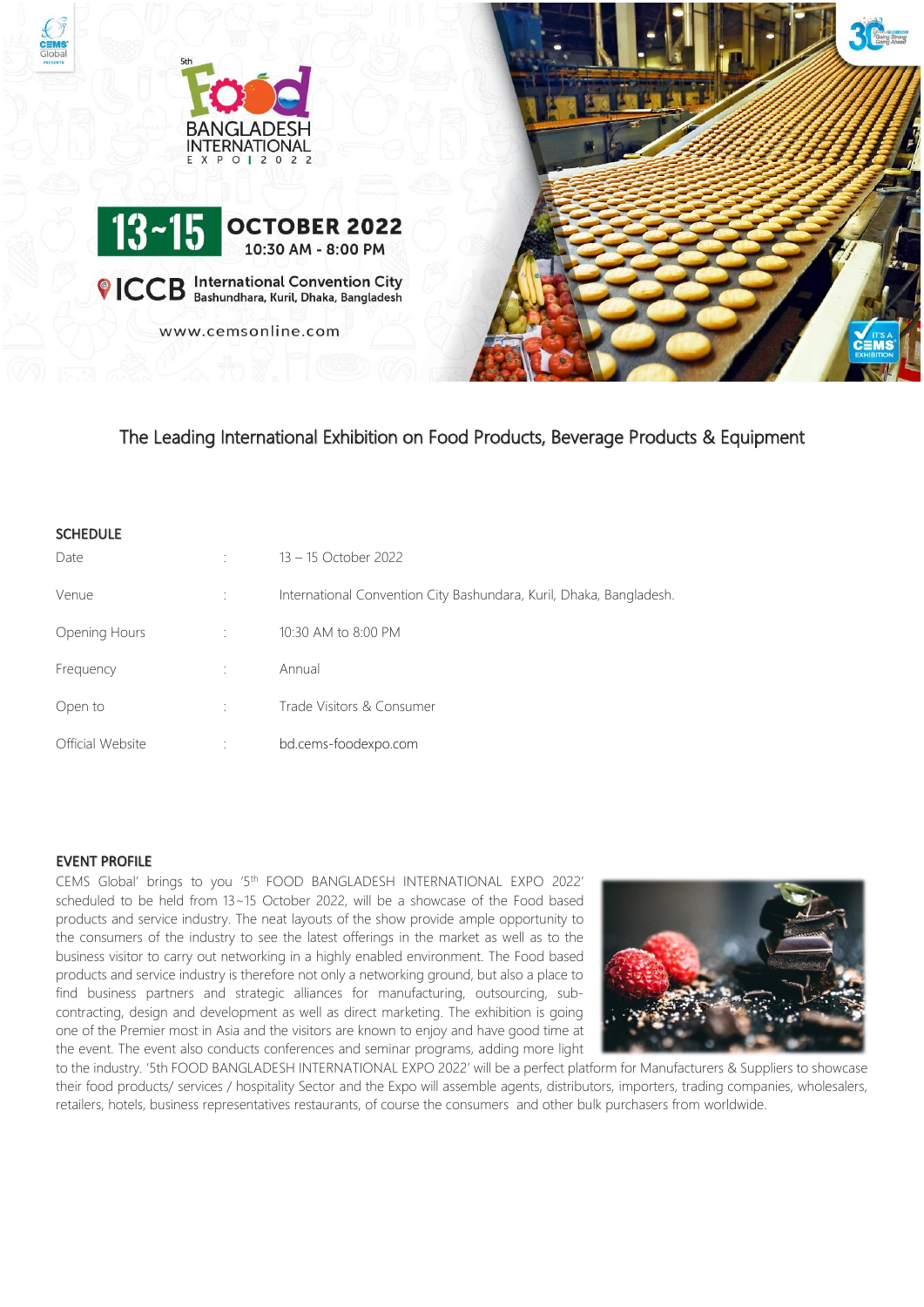#### WHY BANGLADESH? WHY NOW?

Food industry is a rapidly growing sector in Bangladesh, employing a significant portion of the labor force in the country. Between 2004 and 2010, the food processing industry in Bangladesh grew at an average 7.7 percent per annum. Bangladesh Bureau of Statistics, in its 25006 Economic Census, reported that there were approximately 246 medium-sized food processing industries employing 19 percent of the industrial manufacturing workforce in Bangladesh or 8 percent of the total manufacturing labor force. The food industry employs 2.45 percent of the country's total labor force and its share in the GDP was 2.01 percent in 2010. There are also numerous small scale factories and domestic units engaged in food processing throughout the country. According to some industry analysts, the food processing sector in Bangladesh is a 4.5 billion US Dollar industry. In 2010, Bangladesh exported over \$700 million worth of processed food and beverages, over 60 percent of them were shrimp and fish products.



### PROFILE OF EXHIBITS

Food Exhibits: Food & Beverage Featuring - Halal Food & Drink | Juice Processing Equipment | Chilled & Frozen Foods | Food Ingredients - Aromas / Flavors & Fragrances | Food Technology | Herbal and Medicinal Plants Exporters , Importers & Traders | Herbal Foods Products | Bakeries, Snacks, Rice, Tea, Coffee, Flour, Sugar, Salt, Sweet Manufacturers & manufacturing Equipment | Chain Shops | Fast Food Chains | Food Processing and Packaging Equipment | Refrigeration Technologies | Manufacturers and Distributors of Farm Machinery | Hospitality Services, Retails & Franchises | Seafood: Fresh Seafood Products | Government Departments | Equipment for Food | Institutional Catering Management etc. | Importers, Traders, Wholesalers | Transportation service providers | Banking & Insurance Service providers | Related Sector Publications etc.



## PROFILE OF VISITORS

'5th FOOD BANGLADESH INTERNATIONAL EXPO 2022' will be a perfect platform for Decision Makers, CEO, MD, GM, Managers, Food Technologist, Owners from the below industries: Association| Bakeries| Bakery & Confectionery Manufacturers| Catering Management| Chefs| Clubs and Resorts| Common public| Convenience Retailers| Food Catering| Food marts| Food Manufacturers| Food Technologists| Foodservice Equipment| High rank officers from government sector etc| Hotel & Resort Management| Hotel Supplies Dealers| Convenience Retailers Hypermarkets| Decision and policy makers of the industry| Departmental Stores | Departmental Stores Managers | Dieticians | Electronic and print media| Exporter | F & B Importers & Distributors | Fast Food Chains | Fast Food Outlets | Food Beverage services providers | Financial Company |Hypermarkets | Importers, Distributors, Wholesalers and Retailers | Leisure & Entertainment Staff | Manufacturer | Merchants | Nutritionists | Packaging and Distribution Centers | Policy makers |Restaurant Management | Sales and marketing department of the food industry | Grocery and Convenience Stores | Supply Chain Distributors | Airline etc.

#### ABOUT CEMS-GLOBAL (ORGANIZER):

CEMS-Global USA, based in New York, is a professional Multinational Exhibition & Convention Organizer, having its operations across 4 continents. Established in 1992, CEMS-Global, in this span of 30 years has been committed to organizing Professional B2B Trade Shows for important Business sectors of the trade and economy.

In this span of almost 3 decades, CEMS-Global has partnered with several Business Associations, Chamber of Commerce's, Export Promotion Councils, International Trade Promotion organizations, Governments. Our successful 40 Trade shows per annum in highly potential and developing countries of the world across 4 continents have benefited hundreds of thousands of Manufacturers, Several Industry sectors and boosted International Trade & Development in many countries.

With our 40 Trade Shows on important business sectors and commendable presence globally across 4 continents, we transform our Events into successful Trade Shows with focus on our knowledge, skill, finesse and creativity. We bring all these attributes together to reinvent events….to transform the ordinary into extraordinary and producing successful Trade Shows in important and potential markets around the world. As a company with Global presence and a wide-ranging proven track record, CEMS-Global USA also provides High-Value Management & Strategy Consultancy Services and lays its knowledge, its vast global experience at the disposal of the Client and assists Trade/ Business Associations and Enterprises improve work strategies, improve efficiency & performance or entering new markets, with our proven system to reach the goal. Great people make great partnerships! CEMS-Global's dedicated team stands with you in making a right decision for your participation in a Trade Show or enhance your Businesses in the next important market for you that will yield exceptional results. With over 750 Trade Shows, 54,577+ Exhibitors, 1.65+ Million Attendees in our portfolio; we are devoted to take you where markets are….